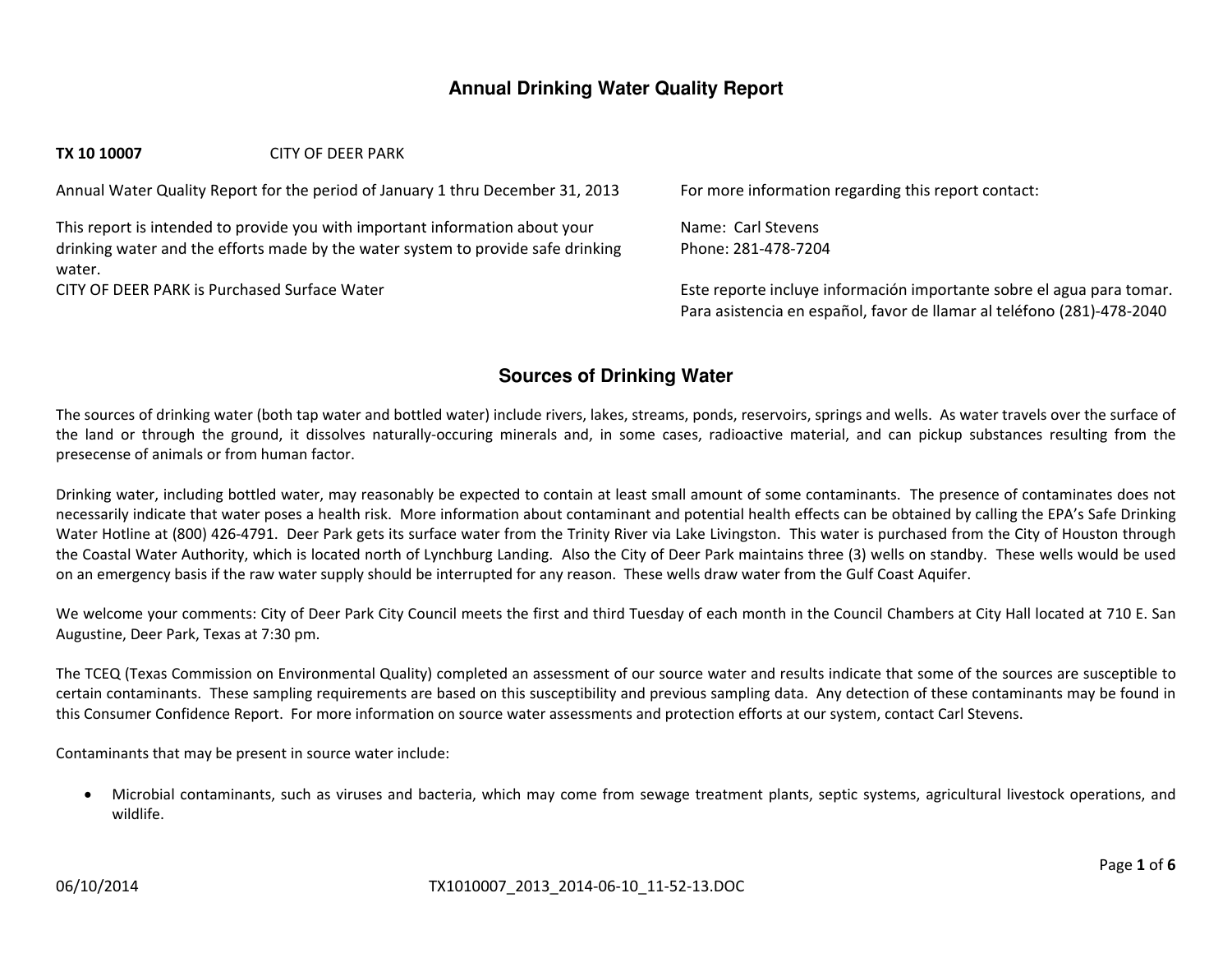- 0 Inorganic contaminants, such as salts and metals, which can be naturally‐occurring or result from urban storm runoff, industrial or domestic wastewater discharges, oil and gas production, mining or farming.
- 0 Pesticides and herbicides, which may come from <sup>a</sup> variety of sources such as agriculture, urban storm water runoff, and residential uses.
- $\bullet$  Organic chemical contaminants, including synthetic and volatile organic chemicals, which are by‐products of industrial processes and petroleum production, and can also come from gas stations, urban storm runoff, and septic systems.
- $\bullet$ ● Radioactive contaminants, which can be naturally-occurring or be the result of oil and gas production and mining activities.

In order to ensure that tap water is safe to drink, EPA prescribes regulations which limit the amount of certain contaminant in the water provided by public water systems. FDA regulations establish limits for contaminants in bottled water which must provide the same protection for public health.

Contaminants may be found in drinking water that may cause taste, color, or odor problems. These types of problems are not necessarily causes for health concerns. For more information on taste, odor, or color of drinking water, please contact the system's business office.

You may be more vulnerable than the general population to certain microbial contaminants, such as Cryptosporidium, in drinking water. Infants, some elderly, or immunocompromised persons such as those undergoing chemotherapy for cancer: persons who have undergone organ transplants: those who are undergoing treatment with steroids: and people with HIV/AIDS or other immune system disorders, can be particularly at risk for infection. You should seek advice about drinking water from your physician or health care providers. Additional guidelines on appropriate means to lessen the risk of infection by Cryptosporidium are available from the Safe Drinking Water Hotline (800) 426‐4791.

If present, elevated levels of lead can cause serious health problems, especially for pregnant women and young children. Lead in drinking water is primarily from materials and components associated with service lines and home plumbing. We are responsible for providing high quality drinking water, but we cannot control the variety of materials used in plumbing components. When your water has been sitting for several hours, you can minimize the potential for lead exposure by flushing your tap for 30 seconds to 2 minutes before using water for drinking or cooking. If you are concerned about lead in water, you may wish to have your water tested. Information on lead in drinking water, testing methods, and steps you can take to minimize exposure is available from the Safe Drinking Water Hotline or http://www.epa.gov/safewater/lead .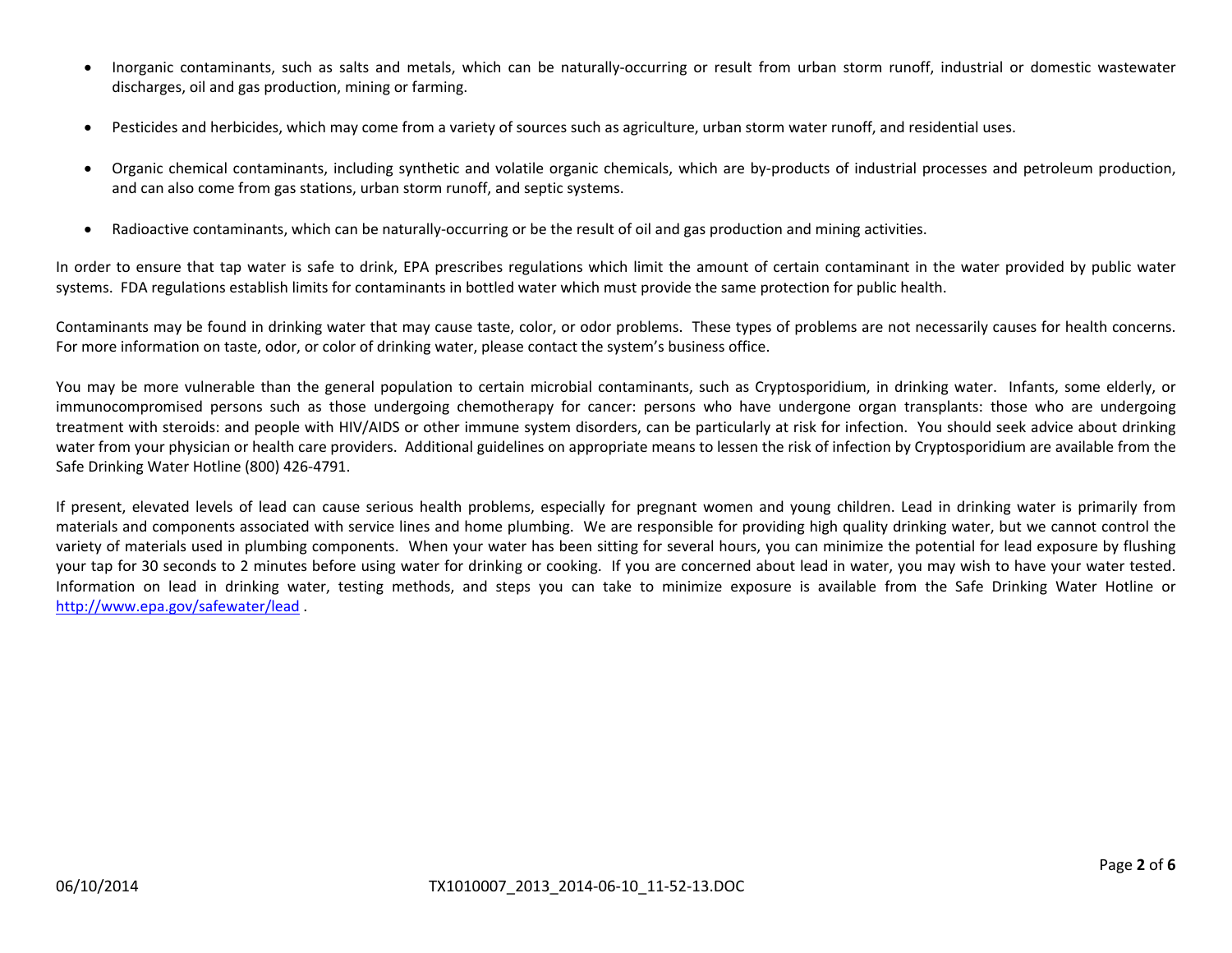# **Information about Source Water Assessments**

A Source Water Susceptibility Assessment for your drinking water source(s) is currently being updated by the Texas Commission on Environmental Quality. This information describes the susceptibility and types of constituents that may come into contact with your drinking water source based on human activities and natural conditions. The information contained in the assessment allows us to focus source water protection strategies.

For more information about your sources of water, please refer to the Source Water Assessment Viewer available at the following URL: http://gis3.tceq.state.tx.us/swav/Controller/index.jsp?wtrsrc=

Further details about source-water assessments are available in Drinking Water Watch at the following URL: http://dww.tceq.texas.gov/DWW

| <b>Source Water Name</b>           | <b>Location</b>                      | Type of<br>Water | <b>Report Status</b> | <b>Location</b>           |
|------------------------------------|--------------------------------------|------------------|----------------------|---------------------------|
| $2 - 427$ P Street                 | 427 'P' Street, Deer Park, TX        | GW               |                      | <b>Gulf Coast Aquifer</b> |
| $3 - 2702$ Coy St                  | 2702 Coy St., Deer Park, TX          | GW               |                      | <b>Gulf Coast Aquifer</b> |
| 4-2202 E Pasadena Blvd             | 2202 E. Pasadena Blvd, Deer Park, TX | GW               |                      | <b>Gulf Coast Aquifer</b> |
| Untreated SW From S10 100 13B thru | CC From TX 10 100 13 City of         | <b>SW</b>        |                      |                           |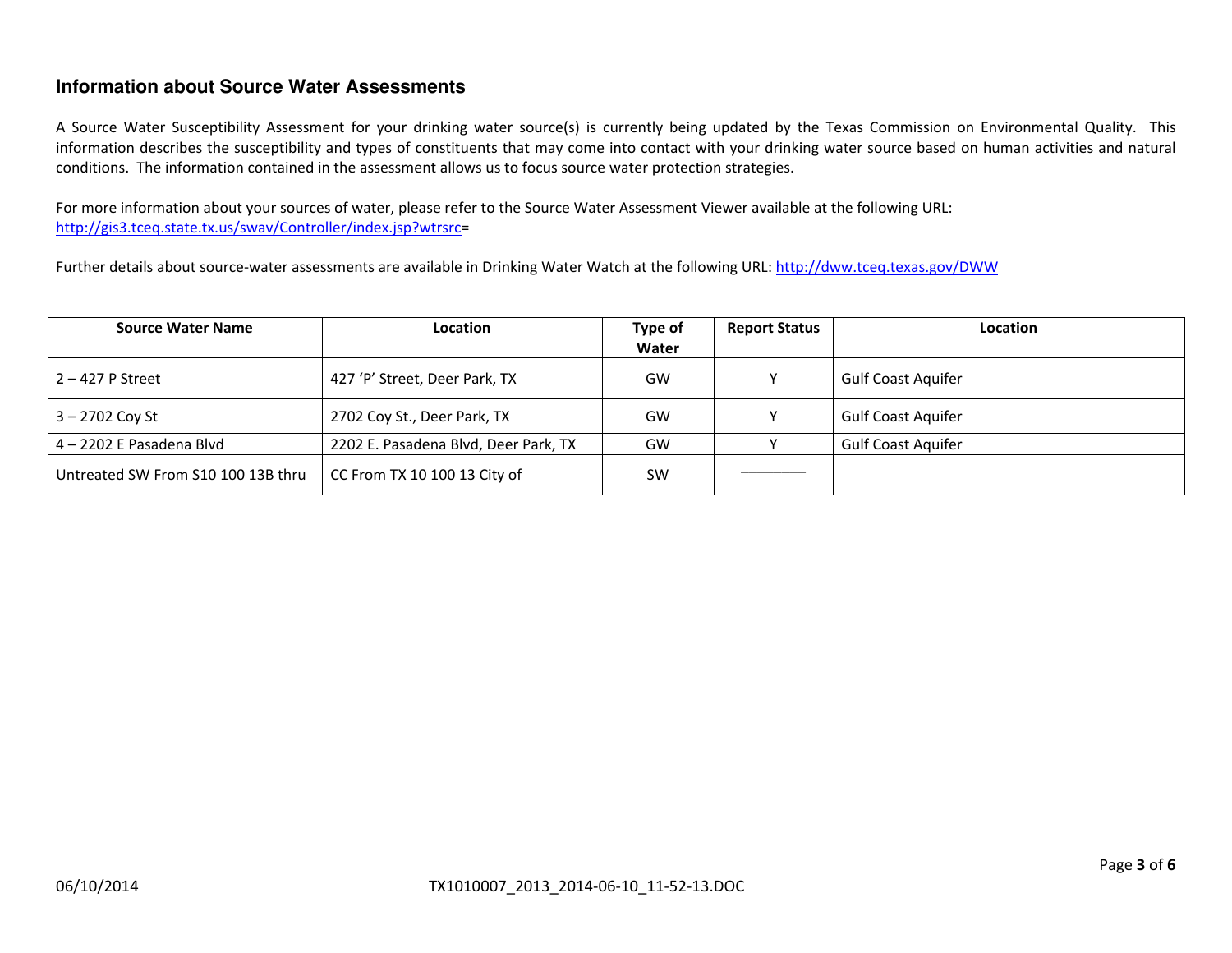#### **2013 Regulated Contaminants Detected**

#### **Lead and Copper**

Definitions:

Action Level Goal (ALG): The level of contaminant in drinking water below which there is not known expected risk to health. ALG's allow for <sup>a</sup> margin of safety. Action Level: The concentration of contaminant which, if exceeded, triggers treatment or other requirements which <sup>a</sup> water system must follow.

| <b>Lead and Copper</b> | Date Sampled | <b>MCLG</b> | Action Level (AL) | 90 <sup>th</sup> Percentile | # Sites Over AL | <b>Units</b> | Violation | Likely Source of Contamination                                                                               |
|------------------------|--------------|-------------|-------------------|-----------------------------|-----------------|--------------|-----------|--------------------------------------------------------------------------------------------------------------|
| Copper                 | 2013         |             | 1.3               | 1.18                        |                 | ppm          | N         | Erosion of natural deposits; Leaching<br>from wood preservatives; Corrosion of<br>household plumbing systems |
| Lead                   | 2013         |             |                   | 1.32                        |                 | ppb          | N         | Corrosion of household plumbing<br>systems; Erosion of natural deposits.                                     |

### **Water Quality Test Results**

| <b>Definitions</b>                                 | The following tables contain scientific terms and measures, some of which may require explanation.          |
|----------------------------------------------------|-------------------------------------------------------------------------------------------------------------|
| Avg:                                               | Regulatory compliance with some MCLs are based on running annual average of monthly samples                 |
| Maximum Contaminant Level or MCL:                  | The highest level of a contaminant that is allowed in drinking water. MCLs are set as close to the MCLGs as |
|                                                    | feasible using the best available treatment technology                                                      |
| Maximum Contaminant Level Goal or MCLG:            | The level of contaminant in drinking water below which there is no known or expected risk to health.        |
|                                                    | MCLGs allow for a margin of safety.                                                                         |
| Maximum residual disinfectant level or MRDL:       | The highest level of disinfectant allowed in drinking water. There is convincing evidence that addition of  |
|                                                    | disinfectant is necessary for control of microbial contaminants.                                            |
| Maximum residual disinfectant level goal or MRDLG: | The level of a drinking water disinfectant below which there is no known or expected risk to health.        |
|                                                    | MRDLGs do not reflect the benefits of the use of disinfectants to control microbial contaminants.           |
| MI-L                                               | Million fibers per liter (a measure of asbestos)                                                            |
| Na:                                                | Not applicable                                                                                              |
| <b>NIU</b>                                         | Nephelometeric turbidity units (a measure of turbidity)                                                     |
| pCi/L                                              | Picocuries per liter (a measure of radioactivity)                                                           |
| ppb:                                               | Micrograms per liter or parts per billion - or one ounce in 7,350,000 gallons of water                      |
| ppm:                                               | Milligrams per liter or parts per million – or one ounce in 7,350 gallons of water                          |
| ppt:                                               | Parts per trillion, or nanograms per liter (ng/L)                                                           |
| ppq                                                | Parts per quadrillion, or pictograms per liter (pg/L)                                                       |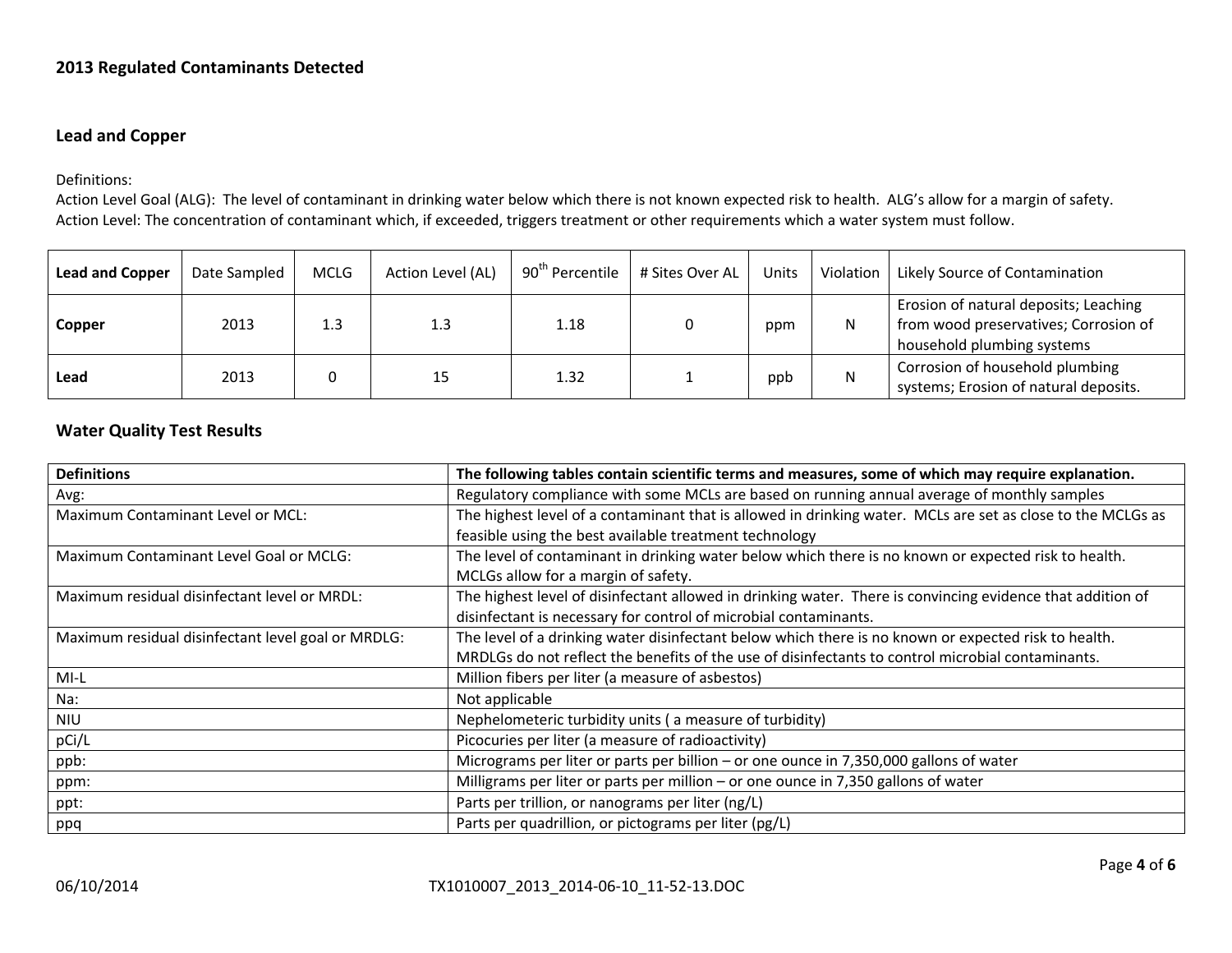# **Regulated Contaminants**

| <b>Disinfectants and</b><br><b>Disinfection By-Products</b> | <b>Collection</b><br>Date        | <b>Highest Level</b><br>of Detected | <b>Range Level</b><br><b>Detected</b> | <b>MCLG</b>              | <b>MCL</b>     | <b>Units</b> | <b>Violation</b> | <b>Likely Source of Contamination</b>                                                                                           |  |
|-------------------------------------------------------------|----------------------------------|-------------------------------------|---------------------------------------|--------------------------|----------------|--------------|------------------|---------------------------------------------------------------------------------------------------------------------------------|--|
| Haloacetic Acids (HAA5)                                     | 2013                             | 16                                  | $8.5 - 35.5$                          | No goal for<br>the total | 60             | ppb          | N                | By-product of drinking water disinfection                                                                                       |  |
| <b>Total Trihalomethanes</b><br>(TTHM)                      | 2013                             | 17                                  | $10.5 - 36.8$                         | No goal for<br>the total | 80             | ppb          | N                | By-product of drinking water disinfection                                                                                       |  |
|                                                             |                                  |                                     |                                       |                          |                |              |                  |                                                                                                                                 |  |
| <b>Inorganic Contaminants</b>                               | <b>Collection</b><br><b>Date</b> | <b>Highest Level</b><br>of Detected | <b>Range Level</b><br><b>Detected</b> | <b>MCLG</b>              | <b>MCL</b>     | <b>Units</b> | <b>Violation</b> | <b>Likely Source of Contamination</b>                                                                                           |  |
| <b>Barium</b>                                               | 1/12/2011                        | 0.0325                              | $0.0312 -$<br>0.0325                  | $\overline{2}$           | $\overline{2}$ | ppm          | N                | Discharge of drilling wastes; Discharge from<br>metal refineries; Erosion of natural deposits                                   |  |
| Cyanide                                                     | 4/18/2014                        | 30                                  | $30 - 30$                             | 200                      | 200            | ppb          | N                | Discharge from plastic and fertilizer factories;<br>Discharge from steel/metal factories.                                       |  |
| Fluoride                                                    | 1/12/2011                        | 0.4                                 | $0.32 - 0.4$                          | 4                        | 4.0            | ppm          | N                | Erosion of natural deposits; Water additive<br>which promotes strong teeth; Discharge from<br>fertilizer and aluminum factories |  |
| Nitrate [measured as<br>Nitrogen]                           | 2013                             | 0.38                                | $0.21 - 0.38$                         | 10                       | 10             | ppm          | N                | Runoff from fertilizer use; Leaching from septic<br>tanks, sewage; Erosion of natural deposits                                  |  |
| Nitrite [measured as<br>Nitrogen]                           | 2013                             | 0.09                                | $0.02 - 0.09$                         | $\mathbf{1}$             | 1              | ppm          | N                | Runoff from fertilizer use: Leaching from septic<br>tanks, sewage; Erosion of natural deposits                                  |  |
|                                                             |                                  |                                     |                                       |                          |                |              |                  |                                                                                                                                 |  |
| <b>Radioactive Contaminants</b>                             | <b>Collection</b><br><b>Date</b> | <b>Highest Level</b><br>of Detected | <b>Range Level</b><br><b>Detected</b> | <b>MCLG</b>              | <b>MCL</b>     | <b>Units</b> | <b>Violation</b> | <b>Likely Source of Contamination</b>                                                                                           |  |
| Beta/photonemitters                                         | 01/12/2011                       | 5                                   | $0 - 5$                               | 0                        | 50             | pCi/L*       | N                | Decay of natural and man-made deposits                                                                                          |  |
| Combined Radium 226/228                                     | 01/12/2011                       | 1                                   | $1 - 1$                               | 0                        | 5              | pCi/L        | N                | Erosion of natural deposits                                                                                                     |  |

\*EPA considers 50 pCi/L to be the level of concern for beta particles.

| <b>Disinfectant Used</b>    | Year | Avg. Level | Lowest Level  | <b>Highest</b><br>Level | <b>MRDLG</b> | Unit | Violation | <b>Likely Source of Contamination</b>        |
|-----------------------------|------|------------|---------------|-------------------------|--------------|------|-----------|----------------------------------------------|
| Chloramine                  | 2013 | 2.5        | 1.6           | 3.0                     |              | Ppm  |           | Disinfectant                                 |
| Atrazine                    | 2013 | 0.32       | $0.14 - 0.32$ |                         |              | ppb  |           | Runoff from herbicides used on row crops     |
| Di (2-ethylhexyl) phthalate | 2013 |            | $0 - 0.73$    |                         |              | ppb  |           | Discharge from rubber and chemical factories |
| Simazine                    | 2013 | 0.15       | $0.07 - 0.15$ |                         |              | ppb  |           | Herbicide runoff                             |